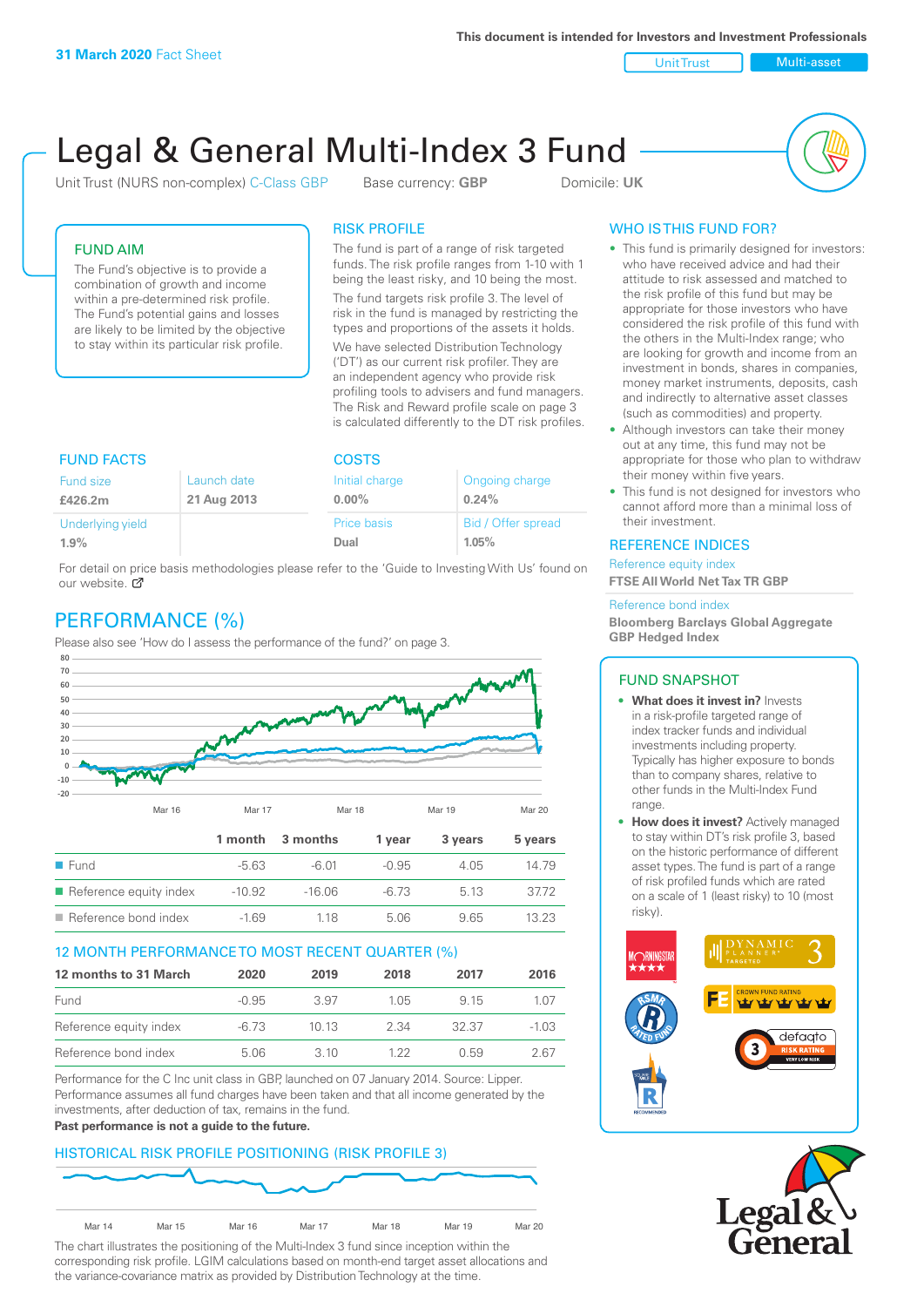## Legal & General Multi-Index 3 Fund

Unit Trust (NURS non-complex) C-Class GBP

### PORTFOLIO BREAKDOWN

All data source LGIM unless otherwise stated. Totals may not sum due to rounding.





#### FUND MANAGERS

The fund managers have responsibility for managing the multi-index fund range. They are part of the Multi-Asset Funds (MAF) team in LGIM. This team focuses on designing and managing multi-asset funds that are tailored to match the specific objectives of various client types. The team sits within a wider Asset Allocation team which combines both depth of experience with a broad range of expertise from different fields, including fund management, investment consulting and risk management roles.

## TOP 10 HOLDINGS (%)

| L&G Sterling Corporate Bond Index Fund                           | 11.2 |
|------------------------------------------------------------------|------|
| L&G All Stocks Gilt Index Trust                                  | 10.4 |
| L&G Global Inflation Linked Bond Index Fund                      | 10.1 |
| <b>LGIM Global Corporate Bond Fund</b>                           | 8.6  |
| L&G Short Dated Sterling Corporate Bond Index Fund               | 5.5  |
| L&G Emerging Markets Government Bond (US\$) Index Fund           | 4.7  |
| <b>L&amp;G UK Index Trust</b>                                    | 4.2  |
| <b>L&amp;G US Index Trust</b>                                    | 3.7  |
| L&G High Income Trust                                            | 3.5  |
| L&G Emerging Markets Government Bond (Local Currency) Index Fund | 3.5  |

**Important:** Due to exceptional market conditions, spreads are currently volatile and may be higher than indicated. To see the latest spread visit www. legalandgeneral.com/chargesandfees